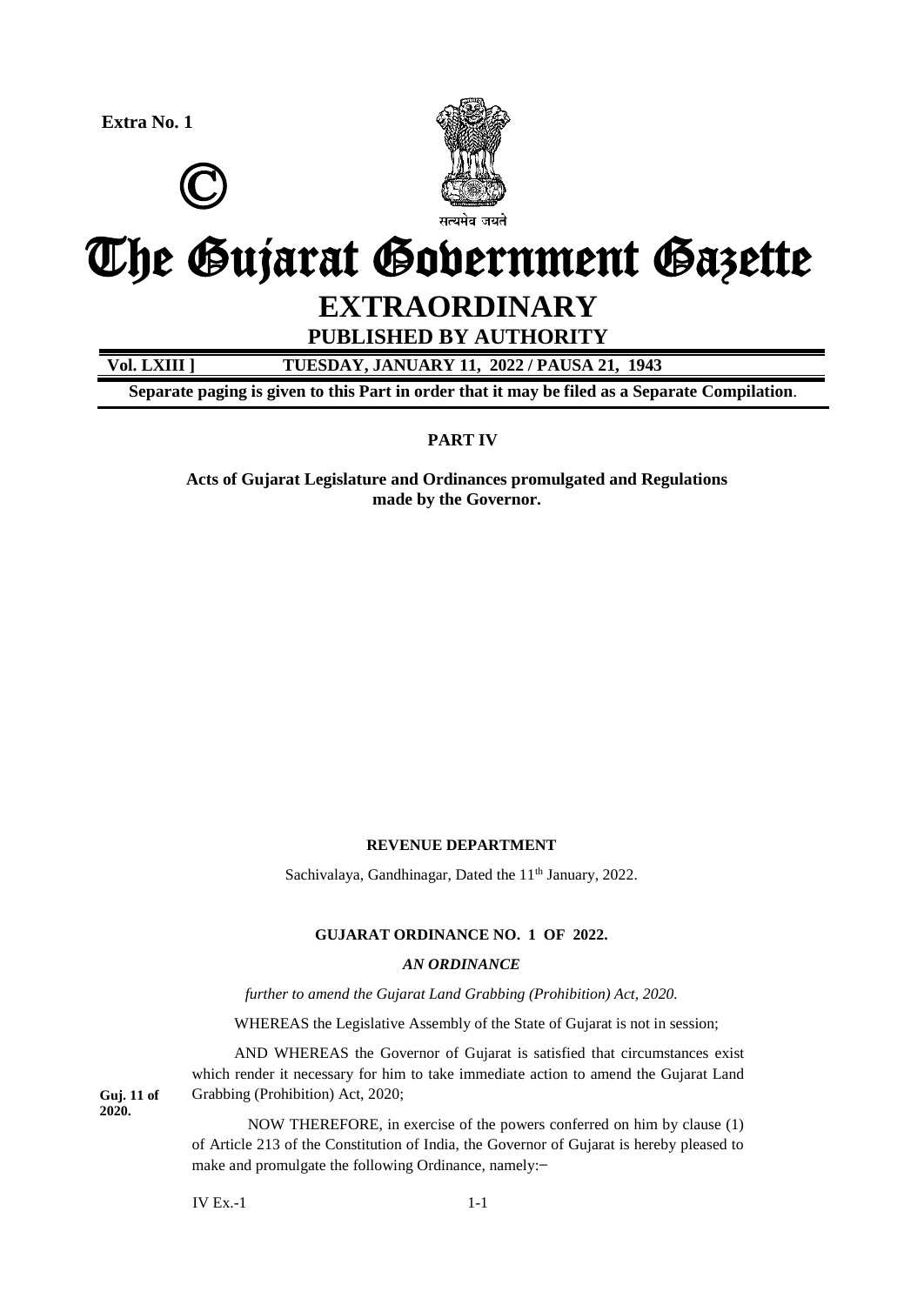**1. Short title and commencement.** (1) This Ordinance may be called the Gujarat Land Grabbing (Prohibition) (Amendment) Ordinance, 2022.

(2) It shall come into force at once.

**2.** *Guj. 11 of 2020 to be temporarily amended.-* During the period of operation of this Ordinance, the Gujarat Land Grabbing (Prohibition) Act, 2020, (hereinafter referred to as "the principal Act) shall have effect subject to the amendments specified in sections 3 to 5.

**3.** *Amendment of section 2 of Guj. 11 of 2020.-* In the principal Act, in section 2, to clause (c), the following proviso shall be and shall be deemed always to have been inserted with effect from the commencement of the principal Act, namely:-

"Provided that 'land' shall not include the land in respect of which applications for grants are pending on the date of commencement of this Act under the Scheduled Tribes and other Traditional Forest Dwellers (Recognition of Forest Rights) Act, 2006;".

**4.** *Amendment of section 9 of Guj. 11 of 2020.-* In the principal Act, in section 9, --

 $(i)$  to sub-section  $(1)$ , the following proviso shall be inserted, namely:-

"Provided that if, in the opinion of the Special Court, any application filed before it is prima facie frivolous or vexatious, it shall reject the same without any further enquiry.";

(ii) in sub-section (5), for the existing proviso, the following proviso shall be substituted, namely:-

"Provided that he shall neither be called as a witness except on his own request in writing nor shall his failure to give evidence be made the subject of any comment by any of the parties or the Special Court or give rise to any presumption against himself or any person charged together with him at the same proceedings.";

(iii) to sub-section (7), the following provisos shall be added, namely:-

"Provided that the Special Court shall, by public notice specify the fact of taking cognizance of the case under this Act. Such notification shall state that any objection which may be received by the Special Court from any person within the period specified therein shall be considered by it:

Provided further that the Special Court shall cause a notice of taking cognizance of the case under the Act served on any person known or believed to be interested in the land, after satisfying itself about the persons likely to be interested in the land.".

**5.** *Insertion of new section 12A in Guj. 11 of 2020.-* In the principal Act, after section 12, the following section shall be inserted, namely:-

"**12A. Appeals.-** (1) Any person aggrieved by a final judgment and order made by the Special Court under this Act may prefer an appeal against such order to the High Court.

(2) A separate appeal shall lie from the judgment and the order made by the Special Court in the civil proceedings or the criminal proceedings respectively under this Act to the High Court.

**2 of 2007.**

**Guj. 11 of 2020.**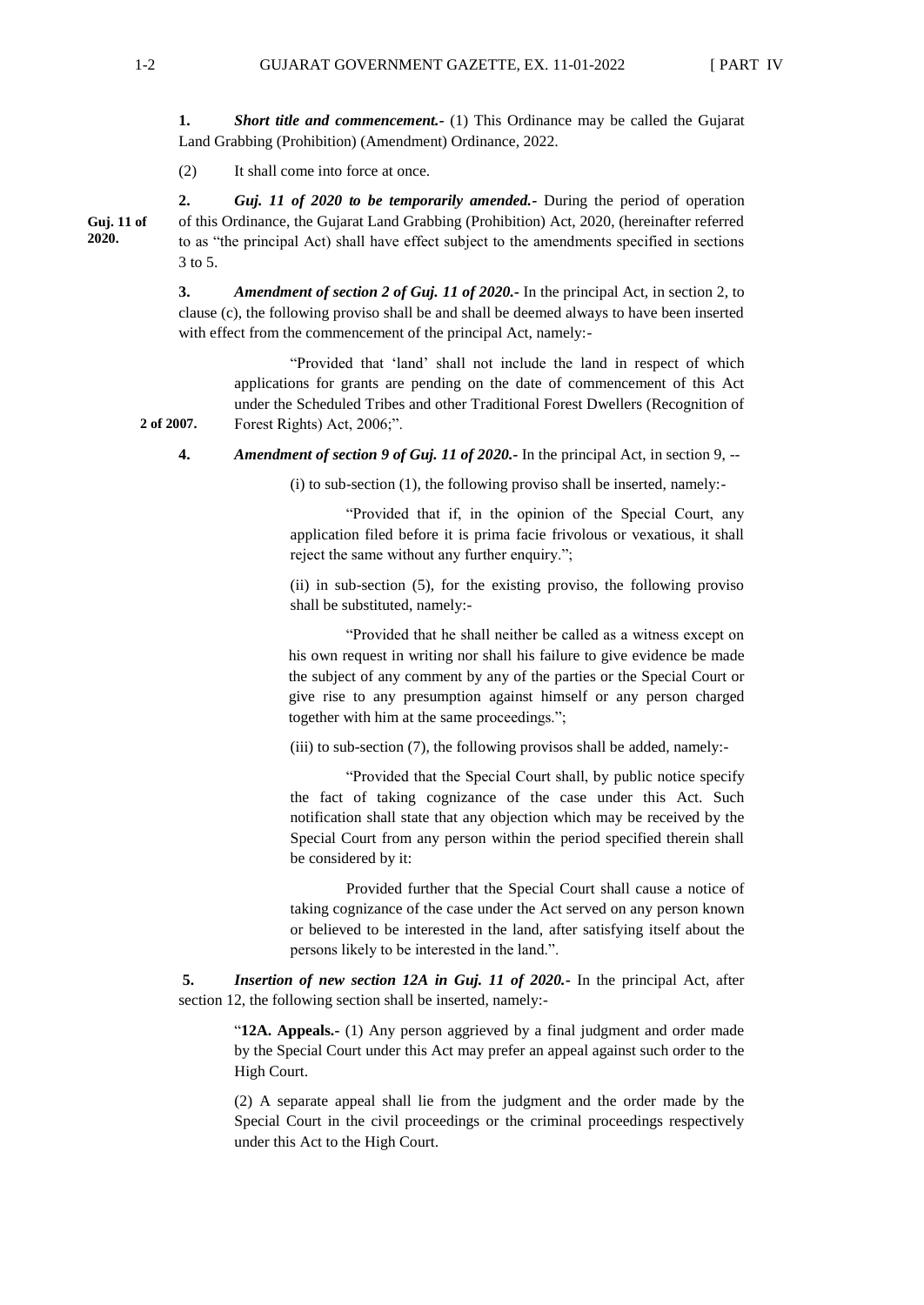(3) Every such appeal shall be preferred within thirty days from the date on which the impugned judgment or order was made and the period of thirty days shall be reckoned from the respective date of judgment and order passed in each of the proceedings:

Provided that the High Court may, if it is satisfied that the appellant was prevented by sufficient cause from preferring the appeal within the said period of thirty days, permit the appellant to prefer the appeal within a further period of sixty days.

- (4)(i) In deciding appeals from the judgment and order of the Special Court in civil proceedings, the High Court shall exercise all the powers which a civil court has and follow the same procedure which a civil court follows in deciding appeals against the decree of an original court under the Code of Civil Procedure, 1908.
	- (ii) In deciding appeals from the judgment and order of the Special Court determining any criminal liability under this Act in criminal proceedings, the High Court may exercise, so far as may be applicable, all the powers conferred by the chapter XXIX of the Code of Criminal Procedure, 1973 as if the Special Court were a court of sessions trying cases within the local limits of the jurisdiction of the High Court. **2 of 1974.**

(5) On receipt of any such appeal, the High Court shall, after giving the parties to the appeal a reasonable opportunity of being heard, make such order, as it may think fit, confirming, modifying or reversing the order appealed against or remanding the case back with such direction as it may think fit for a fresh order after taking additional evidence, if necessary.".

**5 of 1908.**